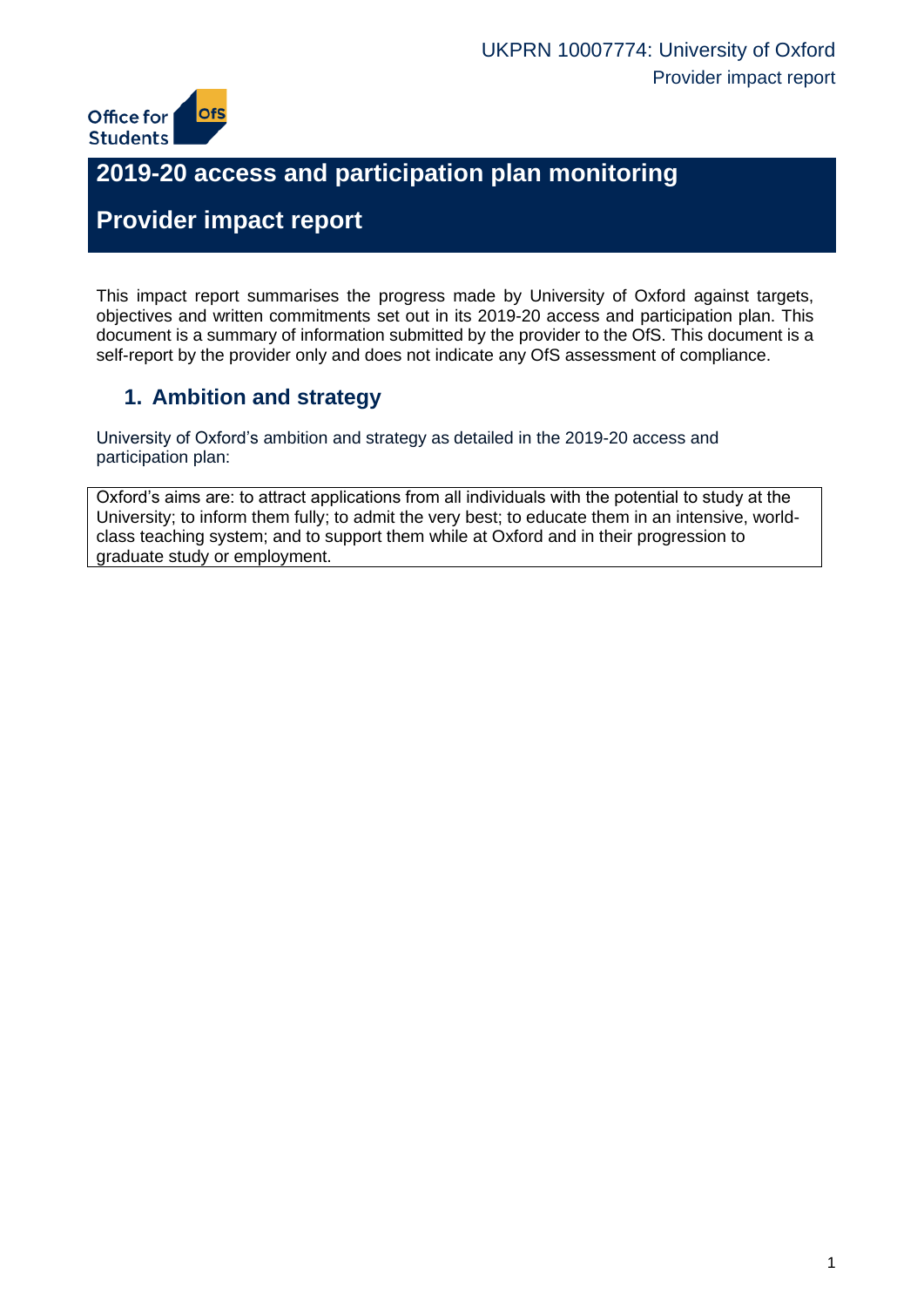We know that widening access to the University is the area where we have most progress to make. Based on the assessment of our performance, our future targets to widen access will focus on under-represented groups from under-privileged backgrounds. However, Oxford is also committed to understanding and tackling the small but persistent gaps in on-course attainment by women and BAME students.

The strategy to support Oxford's aim to widen access includes the expansion by 500 additional places of the independently evaluated and successful UNIQ summers school from summer 2019. The summer school will be enhanced by a new programme called UNIQ digital, which will ensure sustained-support, through virtual means, with the summer school participants.

We realise that prior attainment at school is a barrier to accessing selective universities for some students. Oxford is responding to this by targeting specific schools to support them in raising attainment levels, helping students to realise their aspirations and make a competitive application to Oxford and other selective universities. Students from these schools will be supported to progress on to the UNIQ programme and then, if they wish, apply to Oxford. The sustained contact with hub schools will help schools to embed good practice across the school and thus realise benefits for future generations of school students.

Oxford is also committed to working collaboratively at national, local and regional level with other higher education institutions, educational charities, and other third-party organisations in support of its widening access and participation goals, to share best practice, maximise impact, and reduce duplication of effort. Current collaborative partners include: IntoUniversity; Target Oxbridge; Future Leaders; Oxford student societies including the African and Caribbean Society, the Islamic Society, and the Pakistani society; Study Higher NCOP with Oxford Brookes, University of Reading, Bucks New University; Advancing Access; the University of Cambridge; the Russell Group; and The Ordered Universe collaborative project.

The Student Union is committed to fair access and coordinates a number of activities that contribute to the University's access agenda, such as the Target Schools Shadowing Scheme (https://www.oxfordsu.org/communities/targetschools/) which targets prospective students from schools with limited history of Oxford applications. Also, supporting under represented students while on course through the Class Act Campaign

(https://www.oxfordsu.org/campaigns/classact/) and Campaign for Racial Awareness and Equality (https://www.oxfordsu.org/campaigns/10479/). In addition the University works in collaboration with students to delivery our access aims and works closely with Oxford African and Caribbean Society, the Islamic Society and the Pakistani Society to name but a few.

Through our targeted and expanded outreach programmes, in conjunction with the use of contextualised information and the continuing review of our undergraduate admissions processes, we aim to ensure that academic potential from all backgrounds is recognised. It is our intention and expectation that Oxford's current positive trajectory to recruit students from under-represented and disadvantaged backgrounds will continue and increase.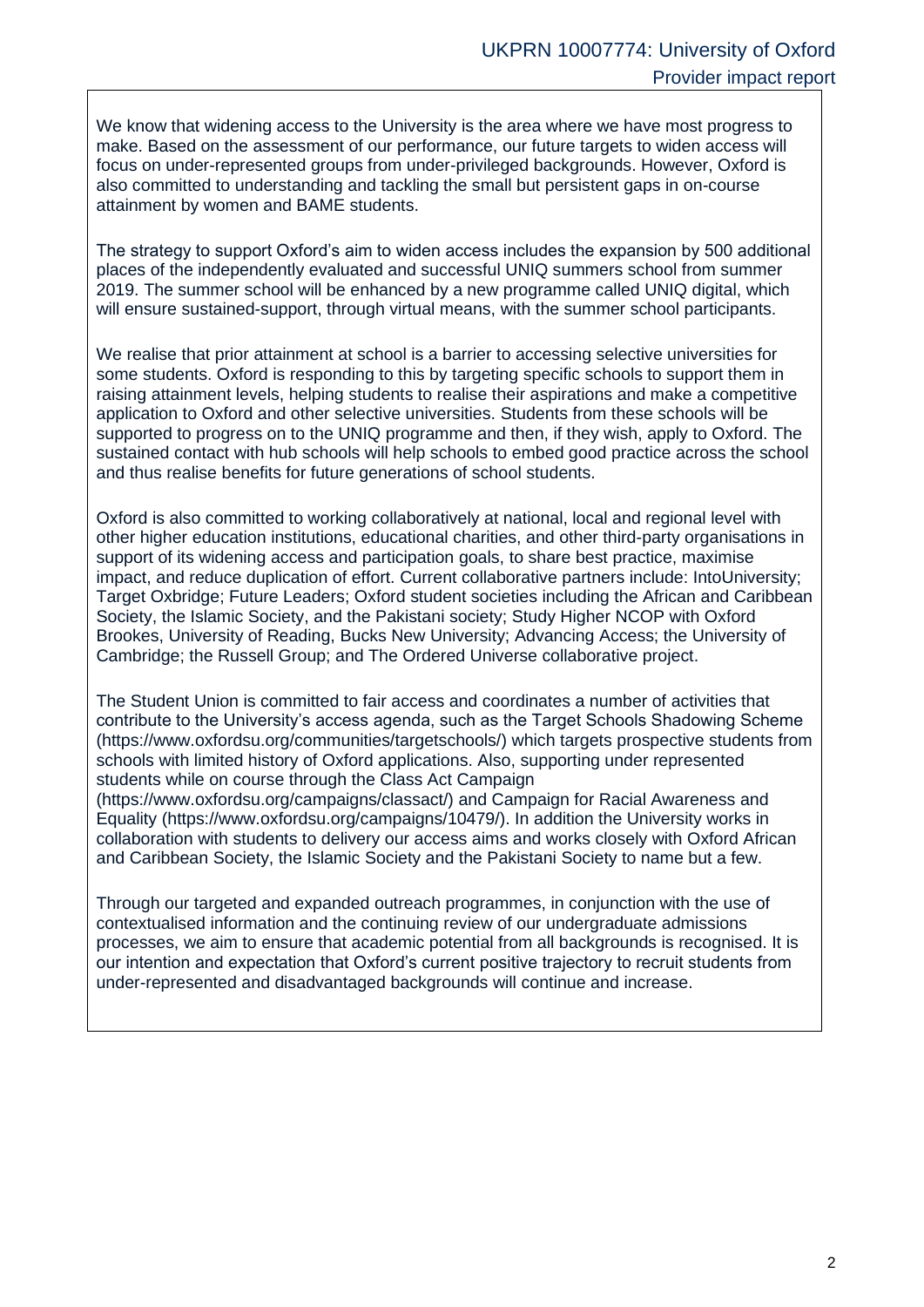## UKPRN 10007774: University of Oxford Provider impact report

## **2. Self-assessment of targets**

The tables that follow provide a self-assessment by University of Oxford of progress against the targets approved in its 2019-20 access and participation plan.

Please note the tables contain only a summary of target milestones approved in 2019-20 access and participation plans. Full information can be found in Table 8a - statistical targets and milestones and Table 8b -**Other milestones and targets** of University of Oxford's 2019-20 [access and participation plan.](https://www.officeforstudents.org.uk/advice-and-guidance/the-register/search-for-access-and-participation-plans/#/AccessPlans/)

Any optional commentary provided against the targets is given in [Annex B.](#page-8-0)

#### <span id="page-2-0"></span>**Statistical targets and milestones**

| Reference<br><b>Number</b><br>(lifecycle)<br>stage) | <b>Description</b>                                                                                                                                                                                                                                                                                                            | <b>Baseline</b><br>year                                                  | <b>Baseline data</b> | 2018-19 milestone | 2019-20 milestone | <b>Units of</b><br>target | <b>Comparison</b><br>year | <b>Actual</b><br>performance<br>in comparison<br>year | <b>Target self-</b><br>assessment |
|-----------------------------------------------------|-------------------------------------------------------------------------------------------------------------------------------------------------------------------------------------------------------------------------------------------------------------------------------------------------------------------------------|--------------------------------------------------------------------------|----------------------|-------------------|-------------------|---------------------------|---------------------------|-------------------------------------------------------|-----------------------------------|
| T16a_01<br>(Access)                                 | Increase the percentage of UK<br>undergraduate students at Oxford<br>from schools and colleges which<br>historically have limited<br>progression to Oxford. [NB This<br>revised target refers to a refined<br>group of schools and colleges and<br>comes into effect from 2017-18]                                            | Other<br>(please<br>give details<br>in.<br><b>Description</b><br>column) | 13%                  | 15.3%             |                   | 15.9% Percentage          | 2019-20                   | 17.2                                                  | Expected<br>progress              |
| T16a_02<br>(Access)                                 | Increase the percentage of UK<br>undergraduate students at Oxford<br>from postcodes which demonstrate<br>significant socio-economic<br>disadvantage, as measured by<br><b>ACORN</b> postcode datasets [NB<br>These milestones have been<br>updated for 2017-18 onwards to<br>reflect a more recent baseline]                  | <b>Other</b><br>(please<br>give details<br><b>Description</b><br>column) | 7.7%                 | 9.1%              |                   | 9.5% Percentage           | 2019-20                   | 12.3                                                  | Expected<br>progress              |
| T16a_03<br>(Access)                                 | Increase the percentage of UK<br>undergraduate students at Oxford<br>from postcodes which demonstrate<br>low participation in Higher<br>Education as measured by<br>POLAR3 (quintiles 1 and 2)<br>postcode datasets [NB This<br>revised target is based on the<br>newer POLAR3 dataset and<br>comes into effect from 2017-18] | Other<br>(please<br>give details<br>in.<br><b>Description</b><br>column) | 10.3%                | 12.2%             | 13%               | Percentage                | 2019-20                   | 14                                                    | Expected<br>progress              |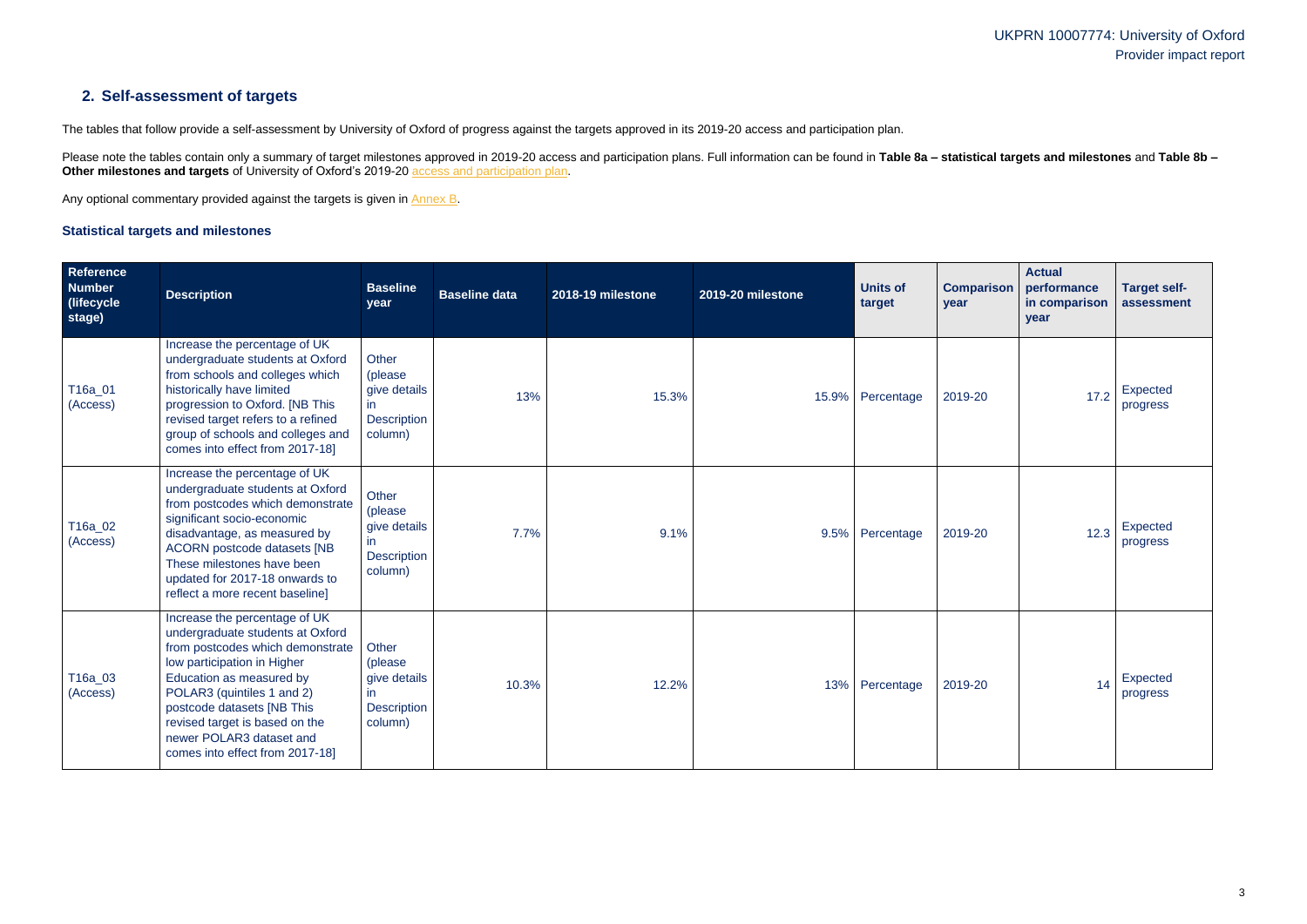|                     |                                                                                                                                                                                                                                                                                                             |                                                                                   |      |               |                            |         | UKPRN 10007774: University of Oxford | Provider impact report |  |
|---------------------|-------------------------------------------------------------------------------------------------------------------------------------------------------------------------------------------------------------------------------------------------------------------------------------------------------------|-----------------------------------------------------------------------------------|------|---------------|----------------------------|---------|--------------------------------------|------------------------|--|
| T16a_04<br>(Access) | Ensure that the proportion of UK<br>undergraduate students with<br>declared disabilities or specific<br>learning difficulties at the<br>University does not drop below the<br>current level [NB This updated<br>target moves away from using the<br>HEFCE benchmark and comes<br>into effect from 2017-18]. | Other<br>(please<br>give details<br>$\mathsf{I}$<br><b>Description</b><br>column) | 8.8% | At least 8.8% | At least 8.8%   Percentage | 2019-20 | 9.4                                  | Expected<br>progress   |  |
| T16a_05<br>(Access) | Ensure that at least 55% of<br>students working with the Oxford<br>South-East IntoUniversity centre<br>progress to higher education in<br>2019-20. [NB This is a new target<br>and comes into effect from 2017-<br>18]                                                                                      | Other<br>(please<br>give details<br>in.<br><b>Description</b><br>column)          | 50%  | At least 50%  | At least 55% Percentage    | 2019-20 | 63                                   | Expected<br>progress   |  |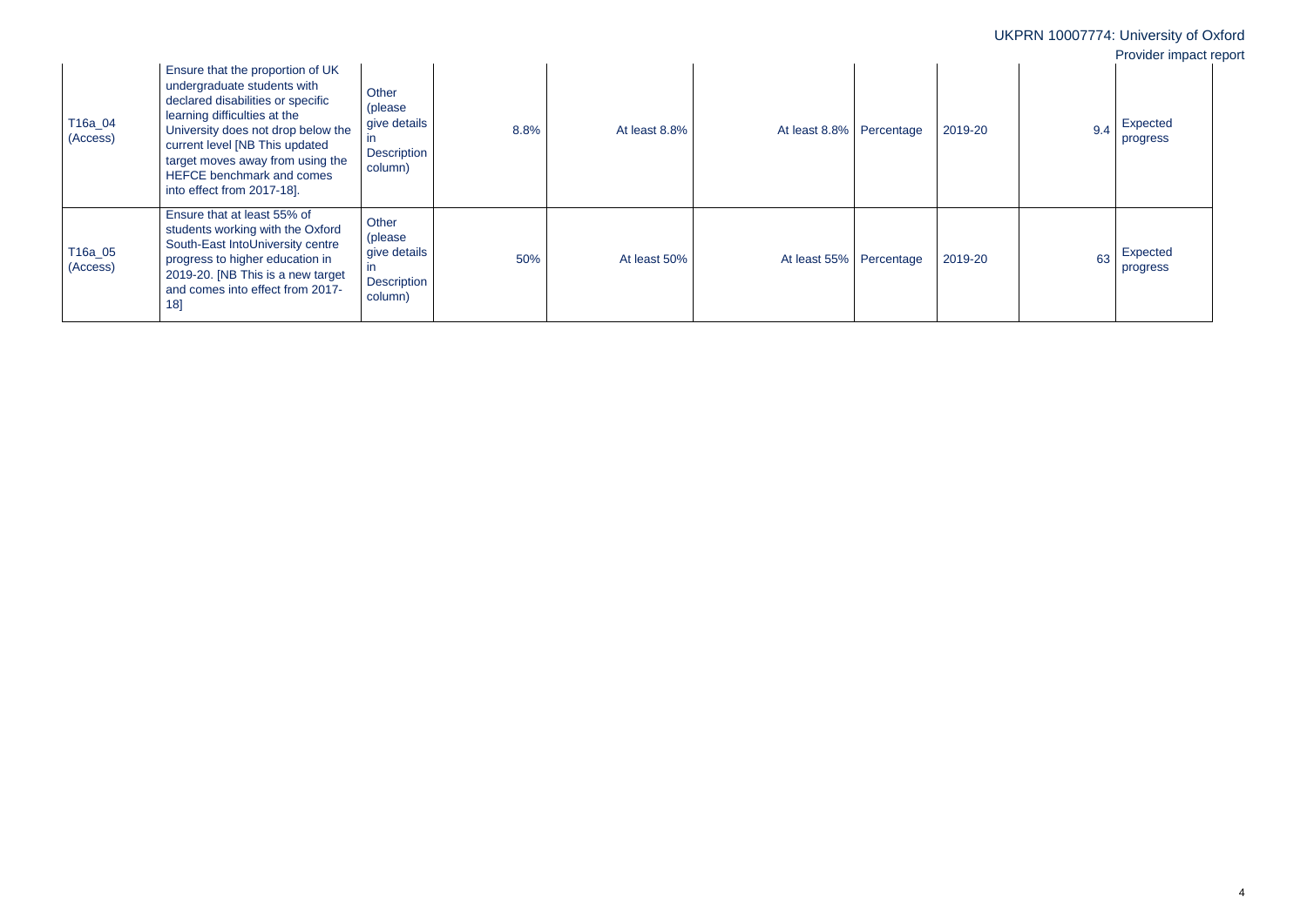# UKPRN 10007774: University of Oxford Provider impact report

# **Other milestones and targets**

| <b>Reference</b><br><b>Number</b><br>(lifecycle)<br>stage) | <b>Description</b>                                                                                                                                                                                                                                                                                                                                                                                                              | <b>Baseline</b><br>year                                                  | <b>Baseline data</b>                                                                                          | 2018-19 milestone | 2019-20 milestone | <b>Units of</b><br>target                | <b>Comparison</b><br>year | <b>Actual</b><br>performance<br>in comparison<br>year | <b>Target self-</b><br>assessment |
|------------------------------------------------------------|---------------------------------------------------------------------------------------------------------------------------------------------------------------------------------------------------------------------------------------------------------------------------------------------------------------------------------------------------------------------------------------------------------------------------------|--------------------------------------------------------------------------|---------------------------------------------------------------------------------------------------------------|-------------------|-------------------|------------------------------------------|---------------------------|-------------------------------------------------------|-----------------------------------|
| T16b_01<br>(Access)                                        | 60% of those participating in the<br>UNIQ summer schools make an<br>application to Oxford, and 30% of<br>those applying to receive an offer<br>of a place.                                                                                                                                                                                                                                                                      | Other<br>(please<br>give details<br>in.<br><b>Description</b><br>column) | 53% application<br>rate and 26% offer<br>rate                                                                 | N/A               | N/A               | N/A (see<br>description /<br>commentary) | 2019-20                   |                                                       | Limited<br>progress               |
| T16b_02<br>(Access)                                        | Improve the participation,<br>application, and success levels<br>from schools and colleges who<br>have had teachers attend the<br>Regional Teacher Conferences,<br>where these schools and college<br>have either a limited numbers of<br>qualified candidates or where there<br>historically has been limited<br>success in securing offers.                                                                                   | Other<br>(please<br>give details<br>in<br><b>Description</b><br>column)  | 15% success rate                                                                                              | N/A               |                   | N/A Percentage                           | 2019-20                   | 20.9                                                  | Expected<br>progress              |
| T16b_03<br>(Access)                                        | Using contextual information in the<br>admissions process to identify<br>candidates who may be suitable to<br>be interviewed on the basis of<br>either time in care, or socio-<br>economic and educational<br>disadvantage. The expectation is<br>that identified candidates would<br>then achieve the same success<br>rate in receiving offers as all<br>applicants to Oxford from<br>equivalent school or college<br>sectors. | 2012-13                                                                  | 19.9% success<br>rate for flagged<br>students<br>compared with<br>24.5% for all UK<br>domiciled<br>applicants | N/A               | N/A               | N/A (see<br>description /<br>commentary) | 2019-20                   |                                                       | Expected<br>progress              |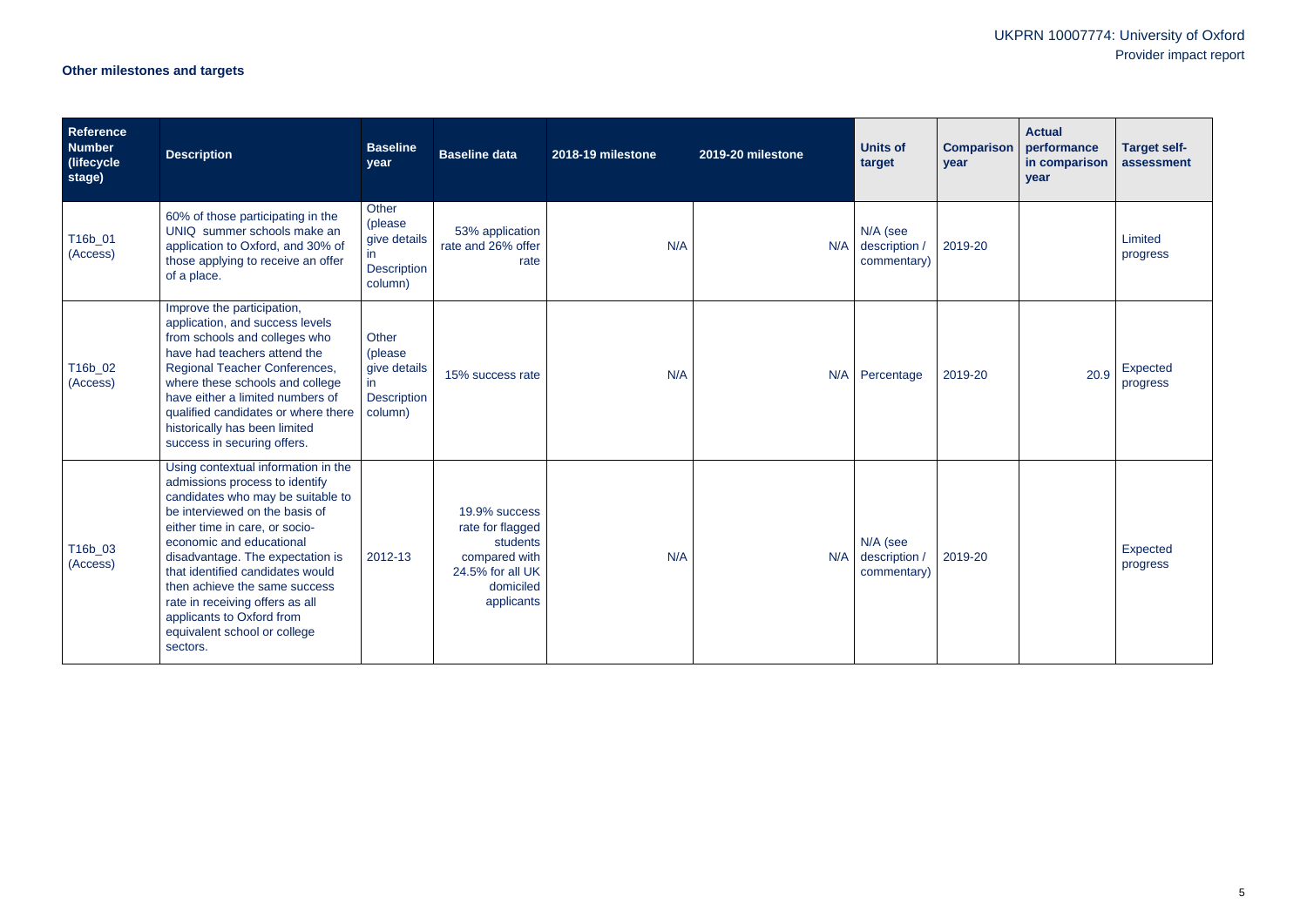## **3. Investment commitments**

#### **3.1. Access and participation investment for the last audited year**

Please note that some differences in predicted vs actual spend may be due to reporting differences between academic and financial years.

| Financial year           | 2019-20             |                    |                  |  |  |  |
|--------------------------|---------------------|--------------------|------------------|--|--|--|
|                          | Predicted spend (£) | Actual spend $(E)$ | Difference (ppt) |  |  |  |
| <b>Access investment</b> | £4,854,198.74       | £5,071,000.00      | 4%               |  |  |  |
| <b>Financial Support</b> | £7,603,000.00       | £7,539,000.00      | -1%              |  |  |  |

## **4. Action plan**

Where progress was less than expected University of Oxford has made the following commitments to increase the rate of progress against their targets.

| <b>Reference</b> | Steps that will be taken in the future to make expected progress against                                                                                                                                                                                                                                                                                                                                                                                                                                                                              |
|------------------|-------------------------------------------------------------------------------------------------------------------------------------------------------------------------------------------------------------------------------------------------------------------------------------------------------------------------------------------------------------------------------------------------------------------------------------------------------------------------------------------------------------------------------------------------------|
| <b>Number</b>    | target                                                                                                                                                                                                                                                                                                                                                                                                                                                                                                                                                |
| T16b_01          | Oxford's current APP no longer includes this target, however we continue to<br>moitor and evalute the UNIQ programme, including the application and offer<br>rates. In future years of the programme there will be additional engagement<br>before and after the residential element of the programme with the students and<br>those who support them, namely teachers and family members. One of the aims<br>of the additional engagement will be to encourage more participants from UNIQ<br>to apply to Oxford, where it is right for the student. |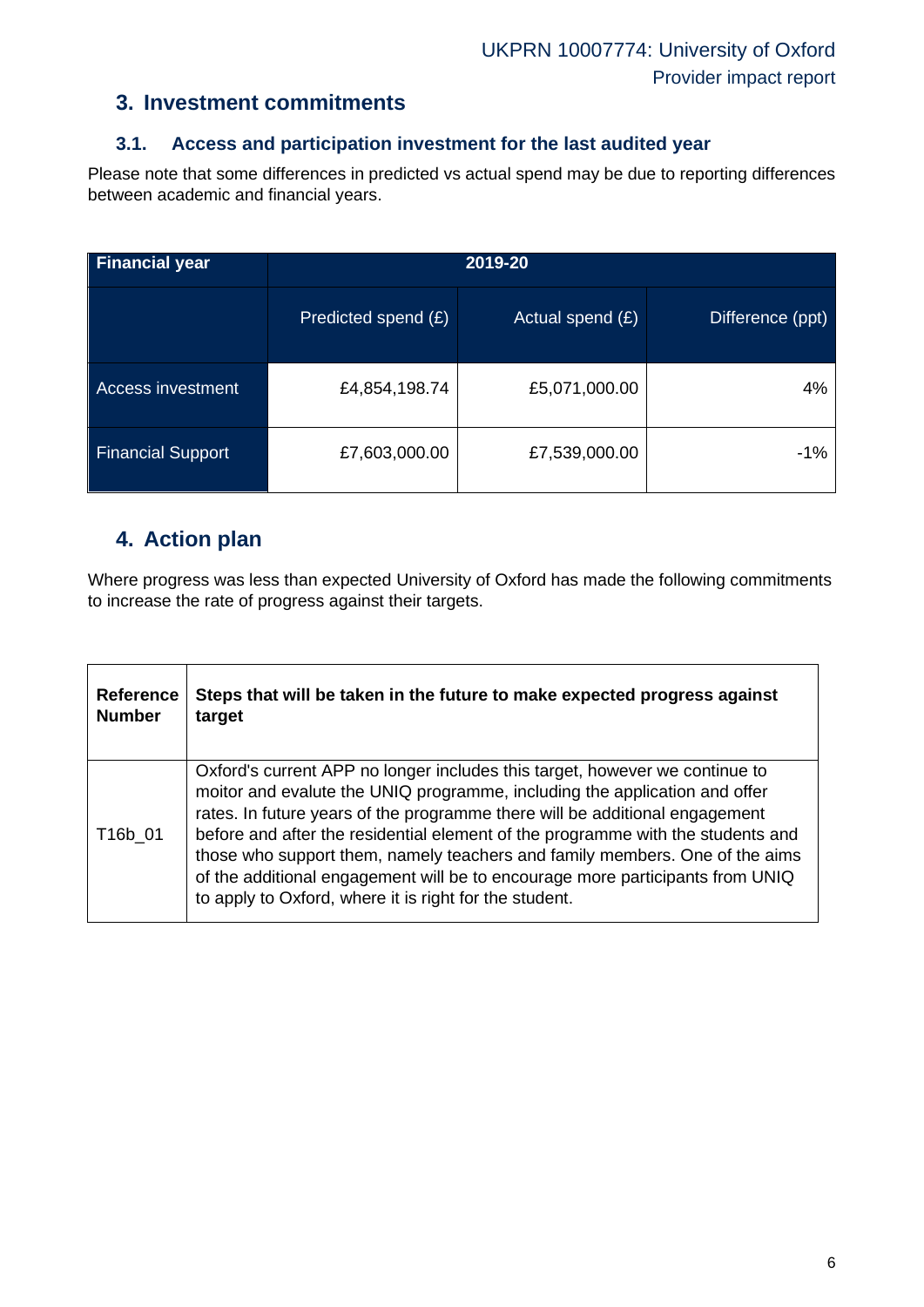# **5. Confirmation**

University of Oxford confirms that:

| Student engagement                                                                                                                                                                                                                             |  |  |  |  |  |
|------------------------------------------------------------------------------------------------------------------------------------------------------------------------------------------------------------------------------------------------|--|--|--|--|--|
| Have you worked with your students to help them complete the access and participation plan<br>monitoring student submission?                                                                                                                   |  |  |  |  |  |
| <b>No</b>                                                                                                                                                                                                                                      |  |  |  |  |  |
| Have you engaged with your student body in the design, evaluation, and monitoring of the plan?                                                                                                                                                 |  |  |  |  |  |
| Yes                                                                                                                                                                                                                                            |  |  |  |  |  |
| Verification and sign off                                                                                                                                                                                                                      |  |  |  |  |  |
| University of Oxford has confirmed that the information included in this impact report is accurate,<br>that it has been compiled in line with OfS guidance, and that it is being submitted on behalf of<br>the governing body of the provider. |  |  |  |  |  |
| Yes                                                                                                                                                                                                                                            |  |  |  |  |  |
| Accountable officer sign off                                                                                                                                                                                                                   |  |  |  |  |  |
| <b>Professor Martin Williams</b><br>Name                                                                                                                                                                                                       |  |  |  |  |  |
| Position<br>Pro Vice-Chancellor (Education)                                                                                                                                                                                                    |  |  |  |  |  |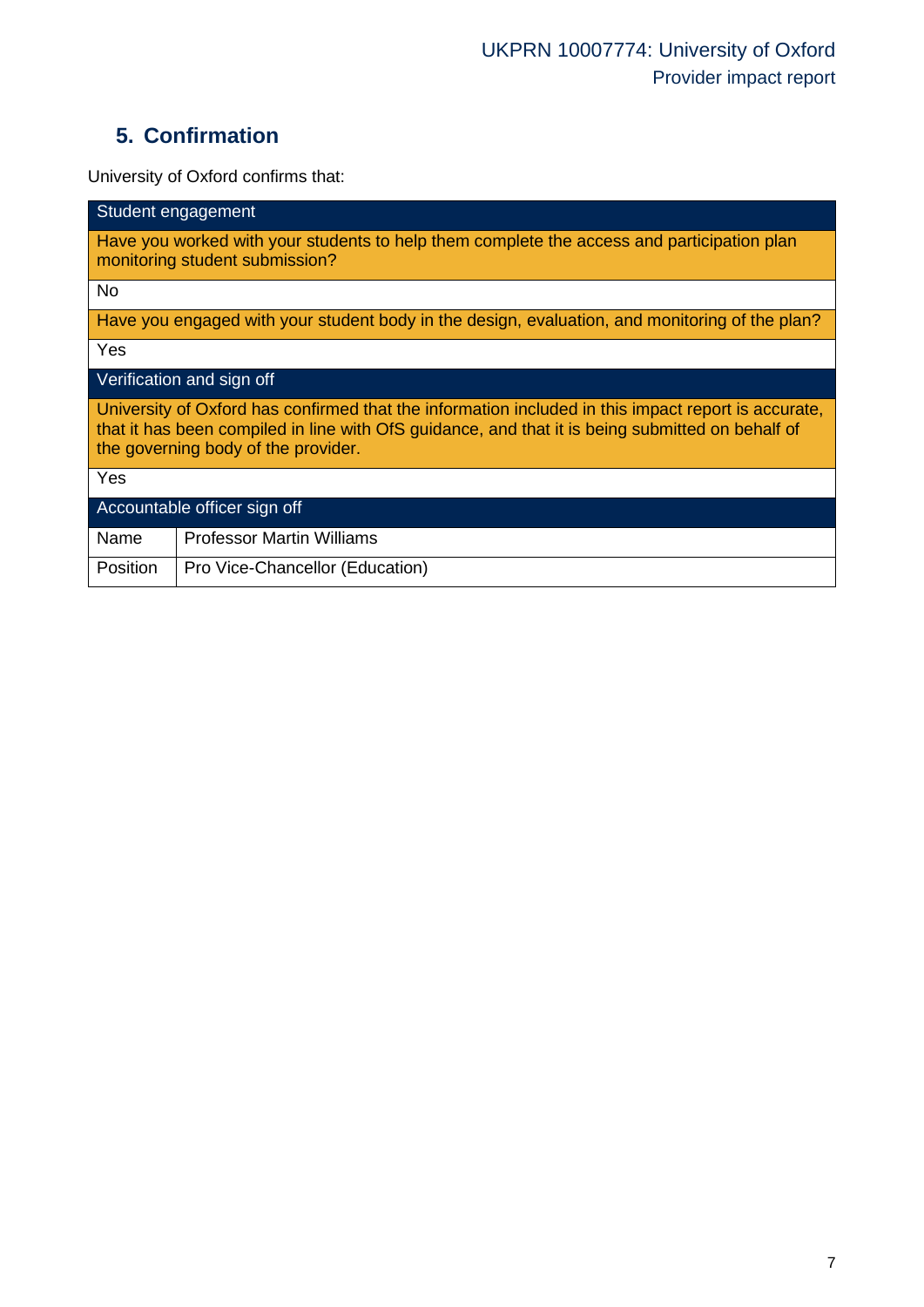## **Annex A: Commentary on progress against targets**

University of Oxford's commentary where progress against targets was less than expected.

#### **Target reference number: T16b\_01**

#### How have you met the commitments in your plan related to this target?

We have exceeded the offer rate aspect of the target (31.9% vs a target of 30%). We have not met the application rate aspect of the target (54.3% vs 60%). This is partially due to the improvements made to the programme that included expanding overall numbers and recuiting students from even more disadvantaged backgrounds, and this impacted on the application rate but not the essential offer rate. In raw numbers, there were 745 UNIQ applicants and 250 UNIQ offers in 2019-20 compared with 507 and 200 respectively the previous year (and 491 and 170 the year prior to that).

Have you taken any additional steps other than that detailed in the plan to reach the selected milestone?

The UNIQ programme is subject to ongoing evaluation and we have made improvements to the programme that include increasing the participation of students from even more disadvantaged backgrounds compared with previous years. This accounts for the trends observed in 2019-20. UNIQ participants who don't apply to Oxford normally apply to other high tariff HEPs (e.g. Cambridge University) and this is a successful outcome for all concerned.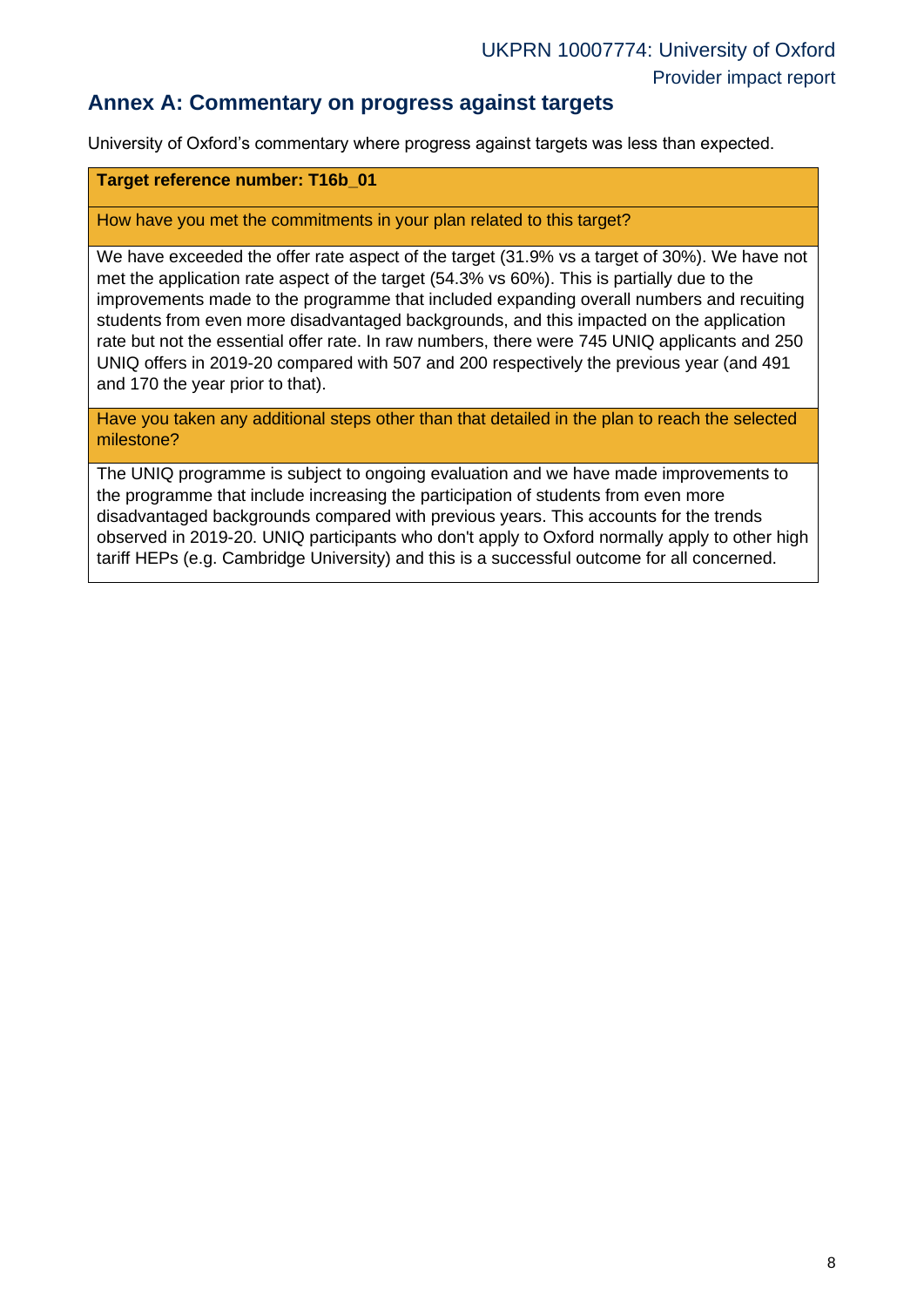# **Annex B: Optional commentary on targets**

University of Oxford's commentary on any of the targets listed in [Section 2.](#page-2-0)

<span id="page-8-0"></span>

| <b>Reference</b><br><b>Number</b> | <b>Optional commentary</b>                                                                                                                                                                                                                                                                                                                                               |
|-----------------------------------|--------------------------------------------------------------------------------------------------------------------------------------------------------------------------------------------------------------------------------------------------------------------------------------------------------------------------------------------------------------------------|
|                                   |                                                                                                                                                                                                                                                                                                                                                                          |
| T16a_01                           |                                                                                                                                                                                                                                                                                                                                                                          |
| T16a_02                           |                                                                                                                                                                                                                                                                                                                                                                          |
| T16a_03                           |                                                                                                                                                                                                                                                                                                                                                                          |
| T16a 04                           |                                                                                                                                                                                                                                                                                                                                                                          |
| T16a 05                           |                                                                                                                                                                                                                                                                                                                                                                          |
| T16b_01                           | 54.3% of those participating in UNIQ 2019 applied to Oxford in October 2019 and<br>31.9% of those applying received an offer in January 2020. This is overall a good<br>outcome when the offer rate is better than the offer rate for all students who apply<br>to Oxford, and better than the offer rate for all UK students who applied to Oxford<br>in the same year. |
| T16b_02                           |                                                                                                                                                                                                                                                                                                                                                                          |